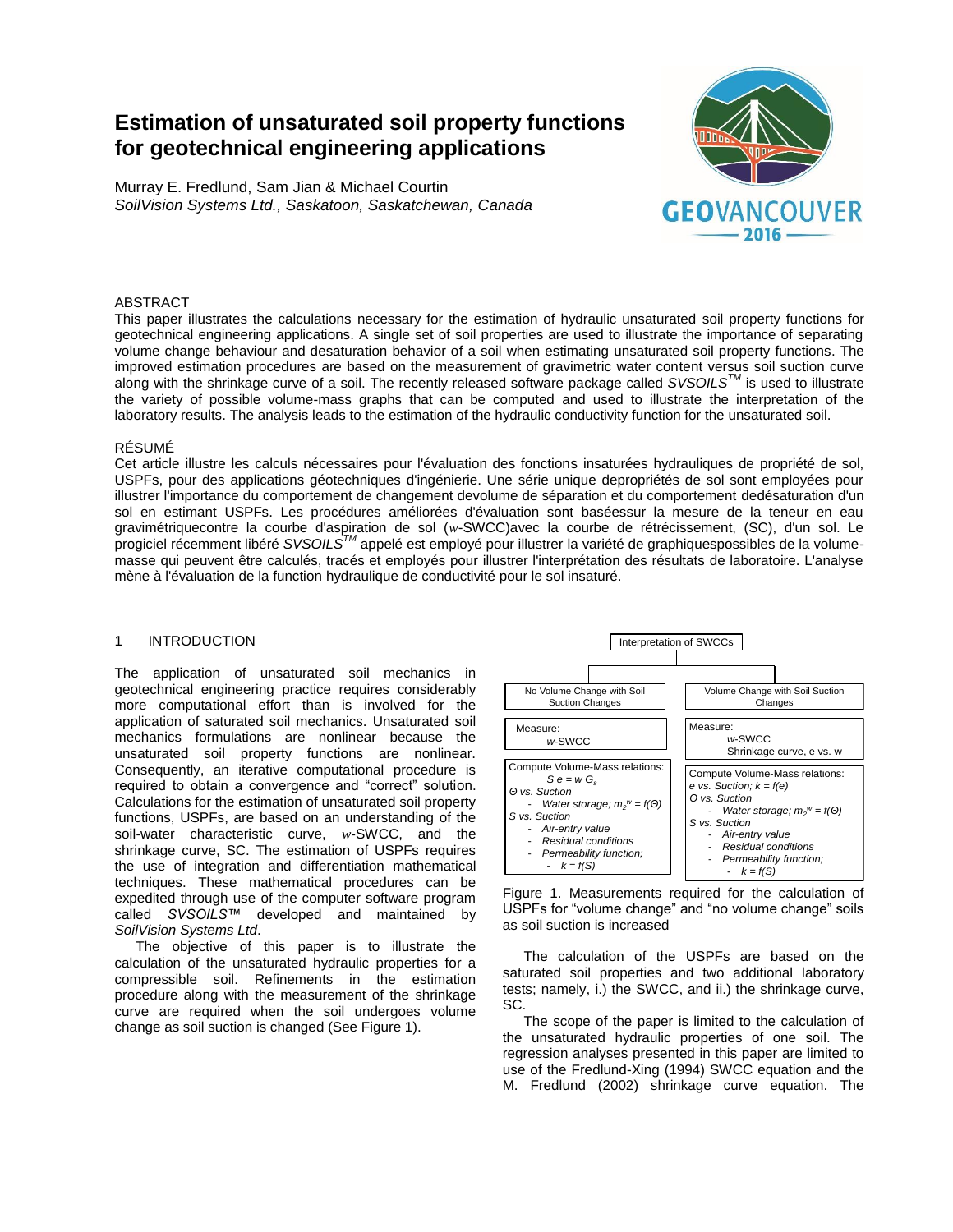calculation of the permeability functions is limited to the use of the Fredlund et al., (1994) integration equation.

#### 2 SOIL TESTING PROGRAM

The soil analyzed is an artificial compressible clayey silt. The soil changes volume as soil suction is applied and slowly desaturated towards residual suction conditions. The overall volume change of the soil upon drying is in the order of 20%. The specific gravity of the soil is 2.75 and the initial gravimetric water content is 40%.

#### 2.1 Laboratory Data for SWCC and SC

Figure 2 shows the gravimetric water content versus matric suction, (*w*-SWCC), up to 800 kPa for the clayey silt along with the best-fit curve through the data points. Three total suction data points are shown for total suctions between 4000 kPa and 400,000 kPa. The Fredlund-Xing (1994) SWCC equation can be applied to the water content versus soil suction data.

$$
w(\psi) = \frac{w_s (1 - \ln(1 + \psi/\psi_r)/\ln(1 + 10^6/\psi_r))}{\left\{ \ln \left[ \exp(1) + (\psi/a_f)^{n_f} \right] \right\}^{m_f}}
$$
 [1]

- where:  $w(\psi)$  = gravimetric water content at any soil suction,  $\nu$ .
	- $w_s$  = saturated gravimetric water content,
	- $a_f$  = fitting parameter near the inflection point on the *w*-SWCC,
	- $n_f$  = fitting parameter related to the maximum rate of gravimetric water content change,
	- $m_f$  = fitting parameter related to the curvature near residual gravimetric water content conditions,
	- $\psi_r$  = suction near residual conditions of the soil

The best-fit parameters for the Fredlund-Xing (1994) *w*-SWCC are as follows: af = 65.9 kPa, nf = 1.07, and mf = 0.76. The residual suction value was estimated to be 1531 kPa. The calculated degree of saturation at the start of the test was 96.4%.

A shrinkage curve, SC, equation proposed by M. Fredlund, (2002) can be used to best-fit the void ratio versus gravimetric water content drying curve.

$$
e(w) = a_{sh} \left( \left( \frac{w}{b_{sh}} \right)^{c_{sh}} + 1 \right)^{1/c_{sh}} \tag{2}
$$

where:  $a_{sh}$  = minimum void ratio upon complete drying,

 $b_{sh}$  = variable related to the slope of the drying curve calculated as:  $b_{sh} = (a_{sh} \times S_0)/G_s$ , and *csh* = sharpness of curvature as the soil desaturates

Figure 3 presents the SC for the clayey silt along with the best-fit curve through the data points which are as follows:  $a_{sh}$  = 0.6061,  $b_{sh}$  = 0.2137 and  $c_{sh}$  = 4.713.



Figure 2. Gravimetric water content versus soil suction for artificial clayey silt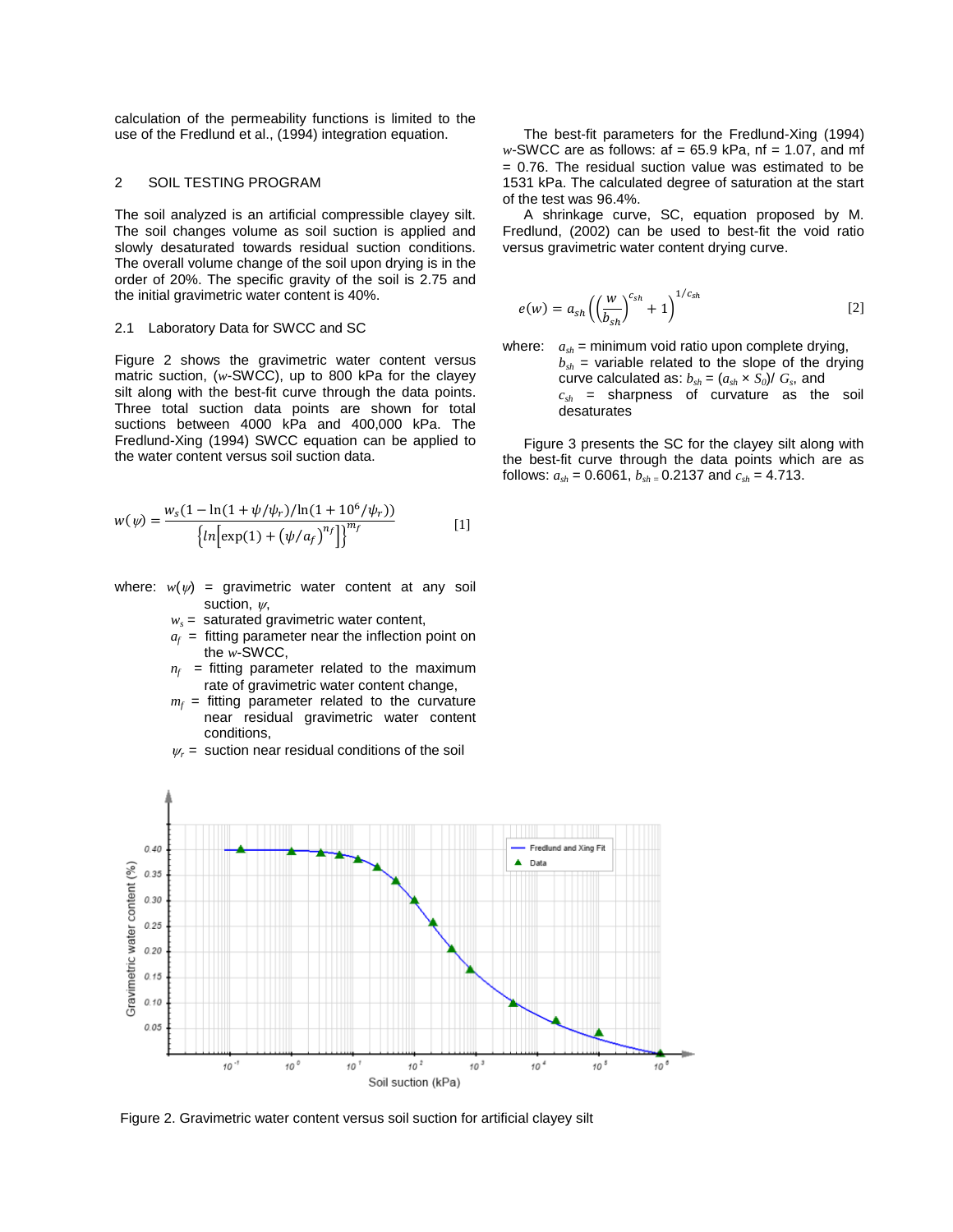

#### 3 OTHER VOLUME-MASS SWCCS FOR ARTIFICIAL CLAYEY SILT

The independent components defining volume-mass relations can be used to more accurately estimate the unsaturated soil property functions. Each of the commonly used volume-mass variables (i.e., void ratio, volumetric water content, and degree of saturation) can be plotted versus soil suction. The label, SWCC, can be attached to each of the volume-mass variables.

The properties of the artificial clayey silt are such that volume change occurs as soil suction is increased. The components of volume change and degree of saturation change can be separated through use of the shrinkage curve in conjunction with the *w*-SWCC. This separation of processes is important since volume change and Figure 3. Shrinkage curve for the artificial clayey silt

different ways.

#### 3.1 Void Ratio SWCC (Clayey Silt)

The initial void ratio of the clayey silt was 1.15. The void ratio corresponding to various gravimetric water contents is calculated from the shrinkage curve. The desorption SWCC is similar to the drying process associated with the shrinkage curve. Consequently, it is possible to plot void ratio versus soil suction, (*e*-SWCC). Figure 4 shows the amount of volume change that occurs prior to the start of the desaturation process.

#### 3.2 Volumetric Water Content,  $\theta_w$  (Clayey Silt)

The "instantaneous" volumetric water contents can be calculated based on the *w*-SWCC and the shrinkage curve, SC, as shown in equation [4].

$$
\theta_{w}(\psi) = \frac{G_{s}w(\psi)}{1 + e(w(\psi))}
$$
 [3]

where:  $w(w)$  = gravimetric water content written as a function of soil suction (*w*-SWCC), and

> $e(w(w))$  = void ratio written as a function of soil suction,  $w$ .

The initial volumetric water content is 51.2%. Figure 5 shows that there is a decrease in volumetric water content at the same suction value as shown on the gravimetric water content SWCC (i.e., 5 kPa).

The volumetric water content SWCC (*θw*-SWCC), is used to calculate the water storage function,  $m_2^w$ .

#### 3.3 Water Storage Functions

The water storage function,  $m_2^w$ , for the artificial clayey silt water storage function is volumetric water content SWCC (*θw*-SWCC) and it is not necessary to separate the effects of volume change from degree of saturation

changes when determining the water storage modulus.

## 3.4 Degree of Saturation versus Soil Suction (Clayey Silt)

The degree of saturation function can be calculated through use of the *w*-SWCC and the shrinkage curve, SC, while satisfying the following basic volume-mass relationship.

$$
S(\psi) = \frac{G_s w(\psi)}{e(w(\psi))}
$$
 [4]

where:  $w(\psi)$  = Fredlund-Xing (1994) equation for the *w*-SWCC Note: any other equation that bestfits the laboratory data can also be used), and

> $e(w(y))$  = void ratio written as a function of soil suction,  $\nu$ .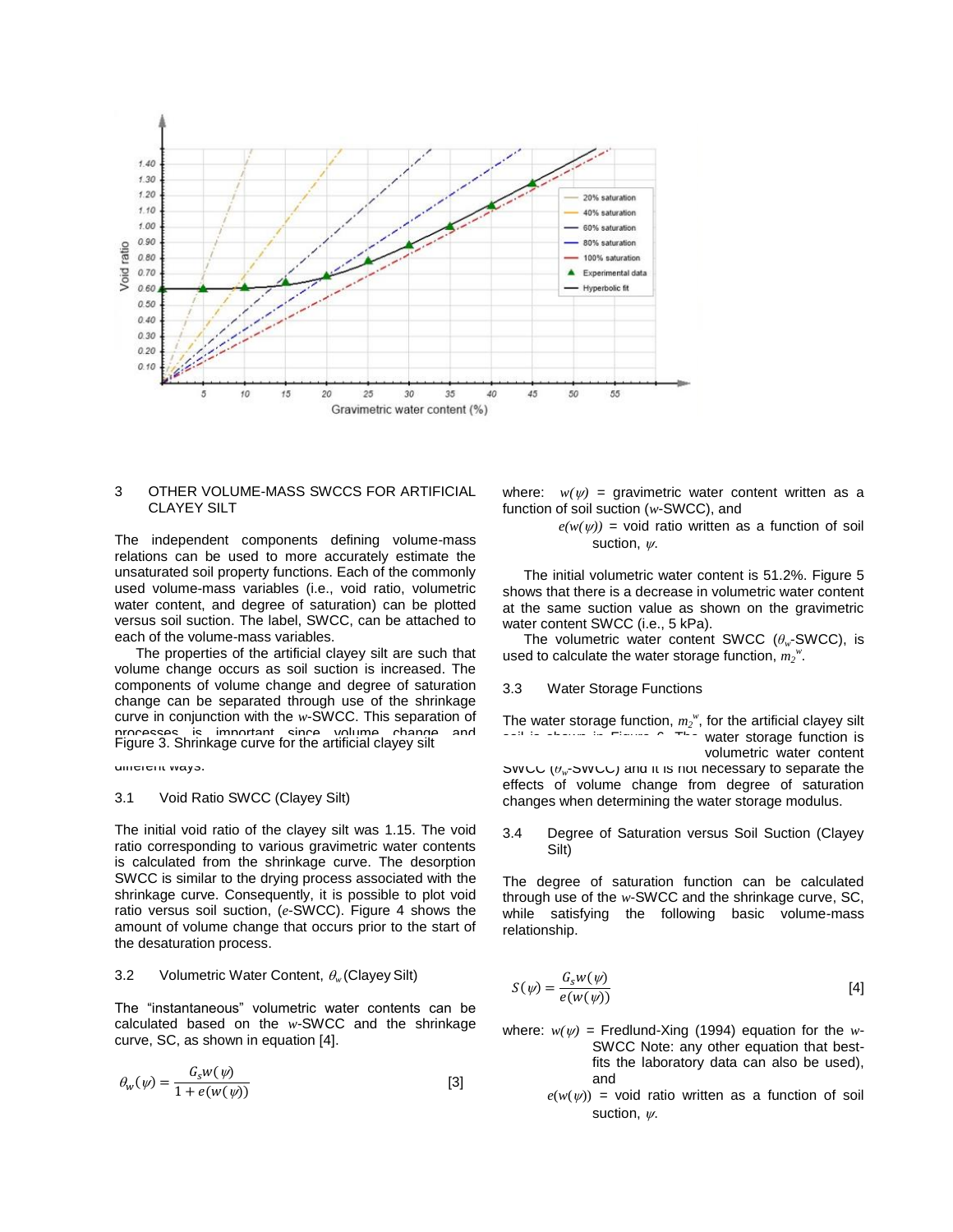

Figure 4. Void ratio SWCC for the artificial Clayey Silt







Figure 6. Water storage function for the artificial clayey silt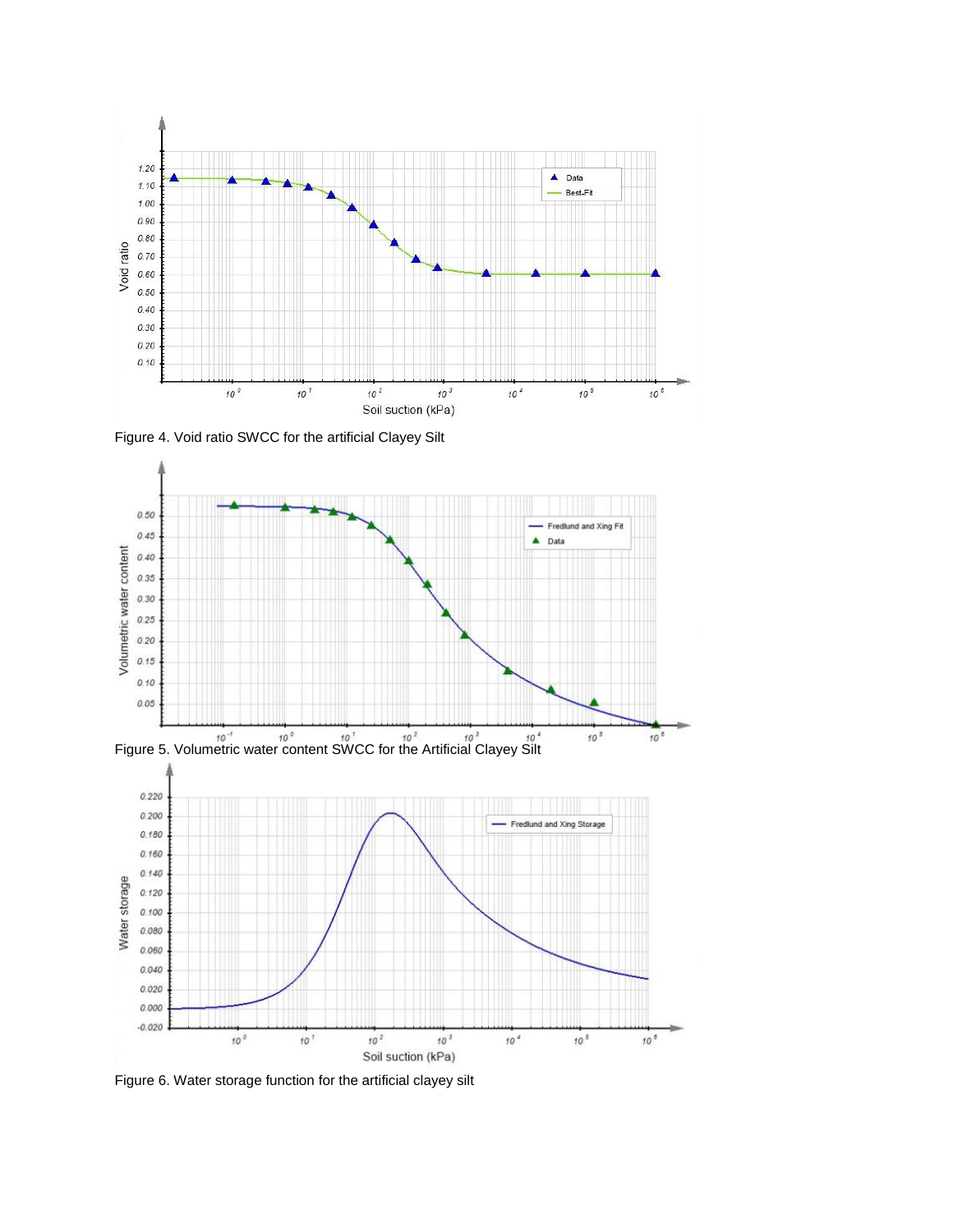The "true" air-entry value for the soil is determined using the degree of saturation SWCC. Data points can be generated at regular spacing along the log suction axis of the degree of saturation SWCC. These data points can then be best-fit with the Fredlund-Xing (1994) SWCC equation to yield new fitting parameters for the *S*-SWCC. The fitted parameters for the clayey silt are: *af* = 345.9 kPa;  $nf = 1.605$ ;  $mf = 0.519$  and the residual suction is estimated to be 18,000 kPa. The degree of saturation SWCC (*S*-SWCC), for the clayey silt is shown in Figure 7.

The *S*-SWCC can be re-plotted using a transformed suction axis and the construction procedure proposed by Zhang and Fredlund (2015). The inflection point along the transformed degree of saturation plot can be used to compute the "true" air-entry value of the soil. The sole purpose for using the transformed suction scale is to determine the first and second derivative of the *S*-SWCC equation. These derivatives are used, in turn, to determine the inflection point and then pass a tangential



point of near saturation (i.e., initial degree of saturation).

It should be noted that the downward bend in the degree of saturation SWCC (i.e., the bend away from near saturation), is quite different from that previously observed on the *w*-SWCC. The air-entry value calculated on the *S*-SWCC (using the transformed suction scale) produces the correct or "true" air-entry value which in this case is 188 kPa whereas the downward bend observed on the *w*-SWCC was approximately 15 kPa.

### 4 PERMEABILITY FUNCTIONS

The water permeability functions are obtained through integration along the degree of saturation SWCC, starting the integration from the "true" air-entry value. The effects of volume change (or void ratio change), can be taken into consideration by using the Kozeny-Carman approximation that assumes that the saturated coefficient of permeability

Figure 7. Degree of saturation SWCC for the artificial clayey silt

varies according to void ratio, *e*, cubed divided by 1 plus the void ratio.

4.1 Permeability Function as the Artificial Clayey Silt **Desaturates** 

The Fredlund et al (1994) procedure can be used to calculate the permeability function associated with the desaturation of the clayey silt. Integration of the Kozenyline through the inflection point, extended back to the Carman equation by the Simpson method starts from the "true" air-entry value along the degree of saturation SWCC (*S*-SWCC) shown in Figure 7. Figure 8 shows the relative permeability function which can be used in conjunction with any starting saturated coefficient of permeability to generate the permeability function for the clayey silt soil.

There are numerous other graphical representations that could be used present the hydraulic properties of a soil that undergoes volume change and desaturation as soil suction is changed; however, space does not permit those presentations in this paper.

#### 5 CONCLUSIONS

The following conclusions have been illustrated with respect to estimating the hydraulic conductivity functions for a soil that undergoes volume change and desaturation

as soil suction is increased.

1.) Estimations of the hydraulic conductivity functions for modeling saturated-unsaturated seepage modeling may be calculated based on the laboratory measurement of the gravimetric water content SWCC (*w*-SWCC) and the shrinkage curve, SC.